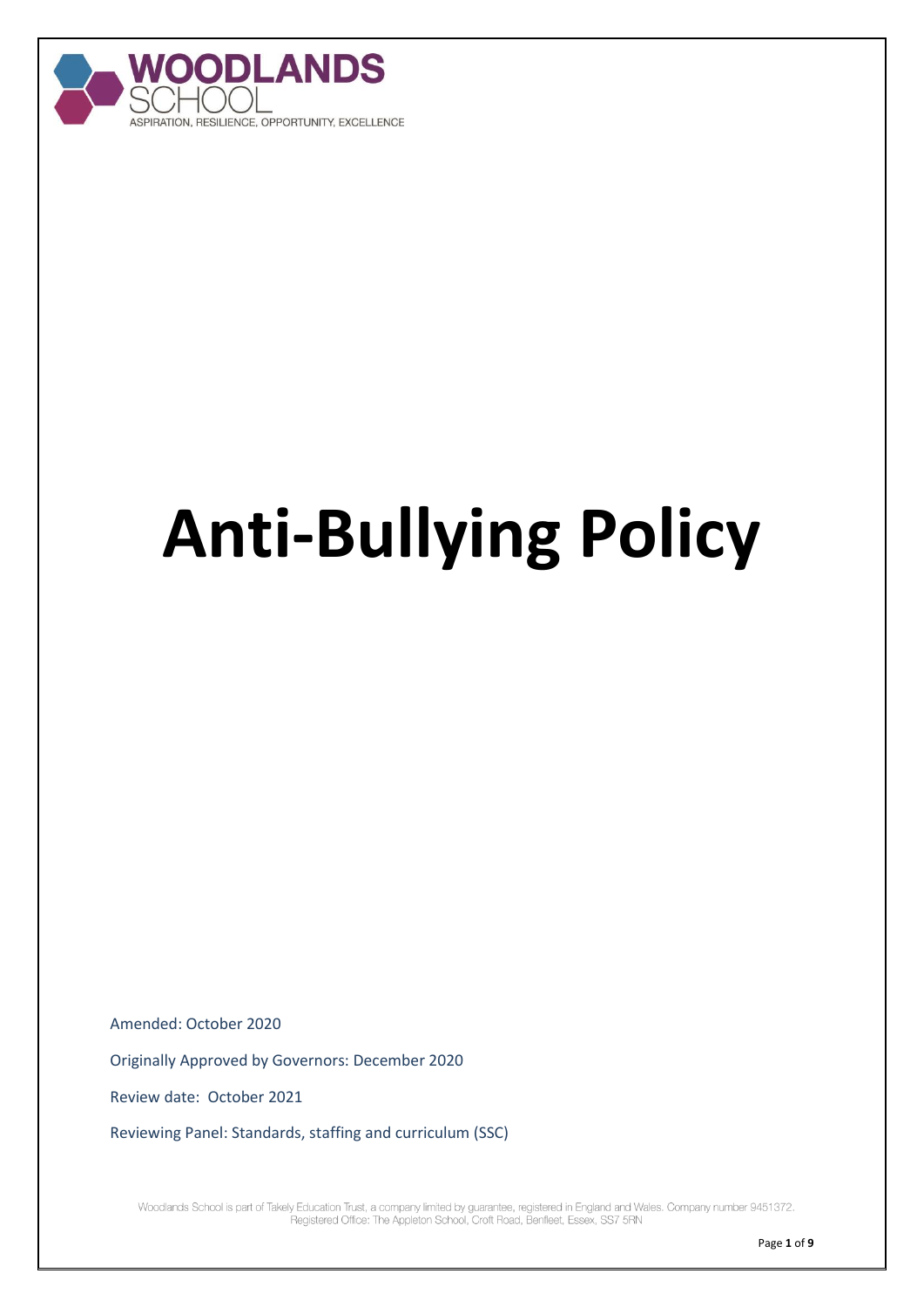**Although bullying at Woodlands School is rare, bullying can occur in schools and many other areas of society and can be very painful and distressing for the victim.**

**We do not tolerate bullying of any kind at Woodlands School, we believe that the children have the right to feel happy, safe and included to work in a secure and safe environment where learning can take place without any harassment, intimidation or fear. This Policy has been drawn up by the whole schools community and we are committed to develop an anti-bullying culture whereby no bullying, including between adults or adults and children and young people will be tolerated.**

#### **Statement of Intent**

The Governors and the staff at Woodlands School acknowledge the effects bullying can have on a pupil's self-esteem and their work. We therefore do all we can to prevent bullying by developing a school ethos in which bullying is regarded unacceptable.

As a school we believe:

- Bullying is undesirable and unacceptable.
- Bullying is a problem to which solutions can be found.
- Seeking help and openness are regarded as signs of strength and not weakness.
- All members of our community will be listened to and taken seriously.
- Everyone has the right to enjoy and achieve in an atmosphere that is free from fear.
- All of us have a responsibility to ensure that we do not abuse or bully others.
- Children and young people should talk to an adult if they are worried about bullying and have a right to expect that their concerns will be listened to and treated seriously.
- Children and young people should be involved in decision-making about matters that concern them.
- We all have a duty to work together to protect vulnerable individuals from bullying and other forms of abuse.
- We tackle bullying best by encouraging an environment where individuality is celebrated and can develop without fear.

As a school, to keep in line with the Anti-Bullying Quality Mark (ABQM), the school ensures that each of the following topics has been reviewed and implemented:

- Governance
- Whole School Policy
- Active pupil involvement
- Curriculum
- E-Safety
- Leadership
- Parent involvement
- Regard for vulnerable pupils
- Staff involvement
- Whole School strategic development

#### *Evidence is available from Mark Druce, Anti-Bullying Ambassador*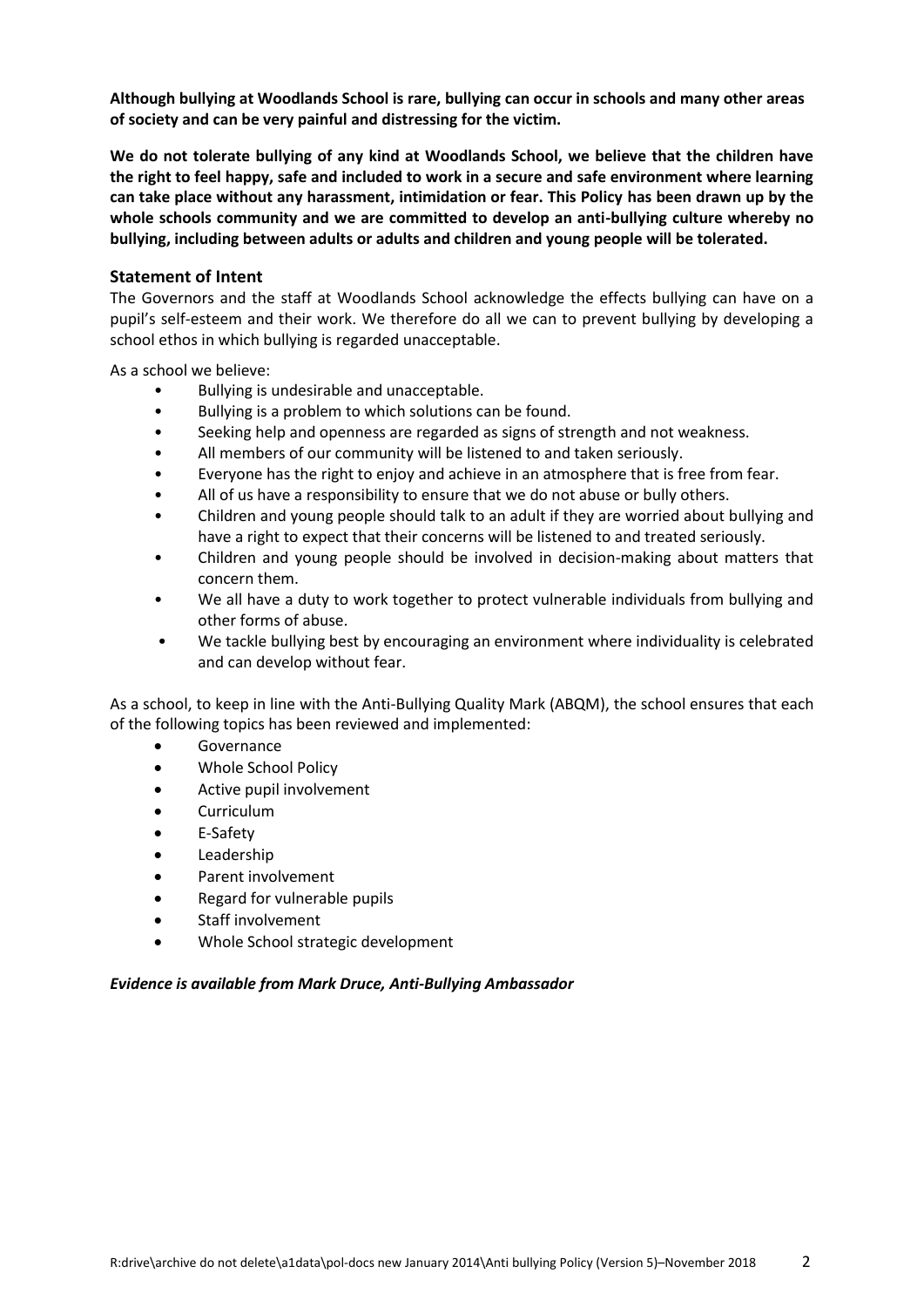## **Definition:**

Bullying behaviour may be characterised by the fact that it is:

- Deliberately hurtful.
- Often repeated over a period of time that intentionally hurts another individual either physically or emotionally.
- Difficult for those being bullied to stop the process or defend themselves

#### **Bullying may occur in the form of:**

- Physical violence.
- Threatening behaviour, such as extortion.
- Direct and indirect verbal abuse, such as name calling and false rumour.
- Extreme teasing and taunting.
- Sexual intimidation and discrimination.
- Inappropriate use of the Internet, Social Network sites and mobile/hand held devices.
- Damage to personal possessions and property.
- Excluding people from groups/making someone isolated.
- Sexism.
- Comments about sexual orientation.
- Comments related to SEND (Special Educational Needs or Disability).
- Racism.
- Incidents relating to Coronavirus and pupils isolating or testing positive.

All members of the school should be actively discouraged from participating in any form of bullying and encouraged to develop attitudes and strategies that will enable them to deal effectively should they be bullied themselves.

#### **Aims**

- 1. To ensure that all members of the school community are able to work and relax in a happy and supportive environment without the fear of being bullied.
- 2. To develop a school culture in which bullying is not tolerated in any form and is immediately reported by all members of the school community to the appropriate authority.
- 3. To encourage staff to be vigilant and to act promptly and firmly to deal with all forms of bullying.
	- We will show commitment to overcome bullying through practising zero tolerance.
	- We have a safe environment where all pupils can learn without anxiety and measures and in place to reduce the likelihood of bullying.

#### **Objectives**

- 1. To raise whole school awareness of the fact that bullying is an unacceptable feature of life at the school and will not be tolerated.
- 2. To reduce the number and frequency of incidents of bullying.
- 3. To develop a better understanding of the problems associated with bullying through PSHRE and tutor time activities.
- 4. To improve assertive personal skills that will encourage the individual to deal with the bully in an appropriate and effective manner.
- 5. To make pupils aware of confidential sources where they may go for help and advice.
- 6. To monitor and record details of those bullies whose behaviour has been successfully modified as a result of the policy.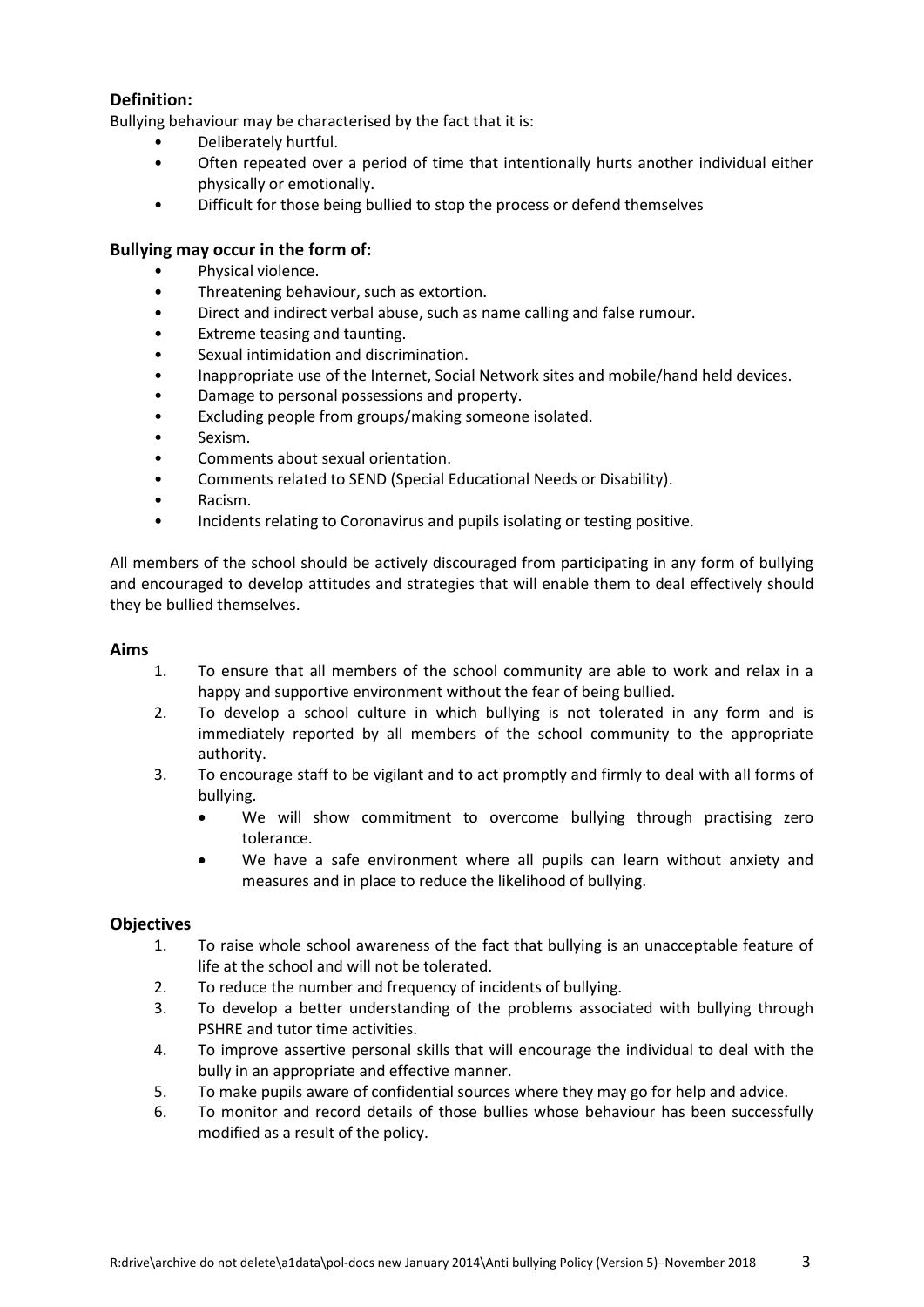## **Strategies for Preventing Bullying:**

- Have trained anti-bullying ambassadors for the school.
- Have dedicated 'anti-bullying weeks' each year.
- Involve all members of the school community in supporting the bullying policy through assemblies, the PSHRE curriculum and tutor time activities.
- All pupils and parents / carers are required to sign the 'Code of Conduct' before joining the school. This states that: "It is expected that pupils will not be involved in any kind of bullying".
- Keep detailed records of reported incidents of serious and repetitive bullying.
- Encourage victims to report situations where they need support to help stop the bullying behaviour and use the support systems available in school such as learning support, peer mentors, form tutors and year teams.
- Ensure that management styles encourage an appropriate school ethos.
- Ensure that staffs act as good role models.
- Identify and support at an early stage those individuals who may be particularly vulnerable to bullying.
- Staff to be on duty around the grounds and premises before and after school during break and lunchtimes.
- Liaise with junior schools to identify potential victims and bullies before they join the school in Year 7.
- Promote and remove the stigma associated with mental health.

## **Strategies for Dealing with Bullying:**

- Create an inclusive environment which promotes a culture of mutual respect, consideration and care for others which will be upheld by all.
- Consider all opportunities for addressing bullying in all forms through the curriculum and a range of approaches; assemblies, displays, peer support and the school's pupil voice
- Provide support for victims of bullying
- Offering high level of adult supervision both inside and outside of the school building.
- Use a variety of techniques to resolve the issues between those who bully and those who have been bullied.
- Raise mental health and wellbeing awareness.
- Training provided for Wellbeing Ambassadors.
- All incidents reported to Wellbeing team / Wellbeing Ambassadors or Safeguarding team.
- Microsoft teams group for Anti-Bullying ambassadors to report incidents and share advice and ideas.
- 1. Keep detailed records of reported incidents of serious and repetitive bullying.
- 2. Add to individual pupil records details of bullying and include the action taken.
- 3. Develop home/school links to support those families which are affected by bullying at school.
- 4. Log and highlight all bullying incidents via the incident reporting system.
- 5. Sanctions and support for bullies which, depending upon each case, could result in one or more of the following:
	- Withdrawal of privileges.
	- School detention.
	- Parents to be contacted by phone &/or letter.
	- Inclusion.
	- Liaison with outside agencies.
	- Counselling.
	- Sessions with the 'Well-Being team' in school.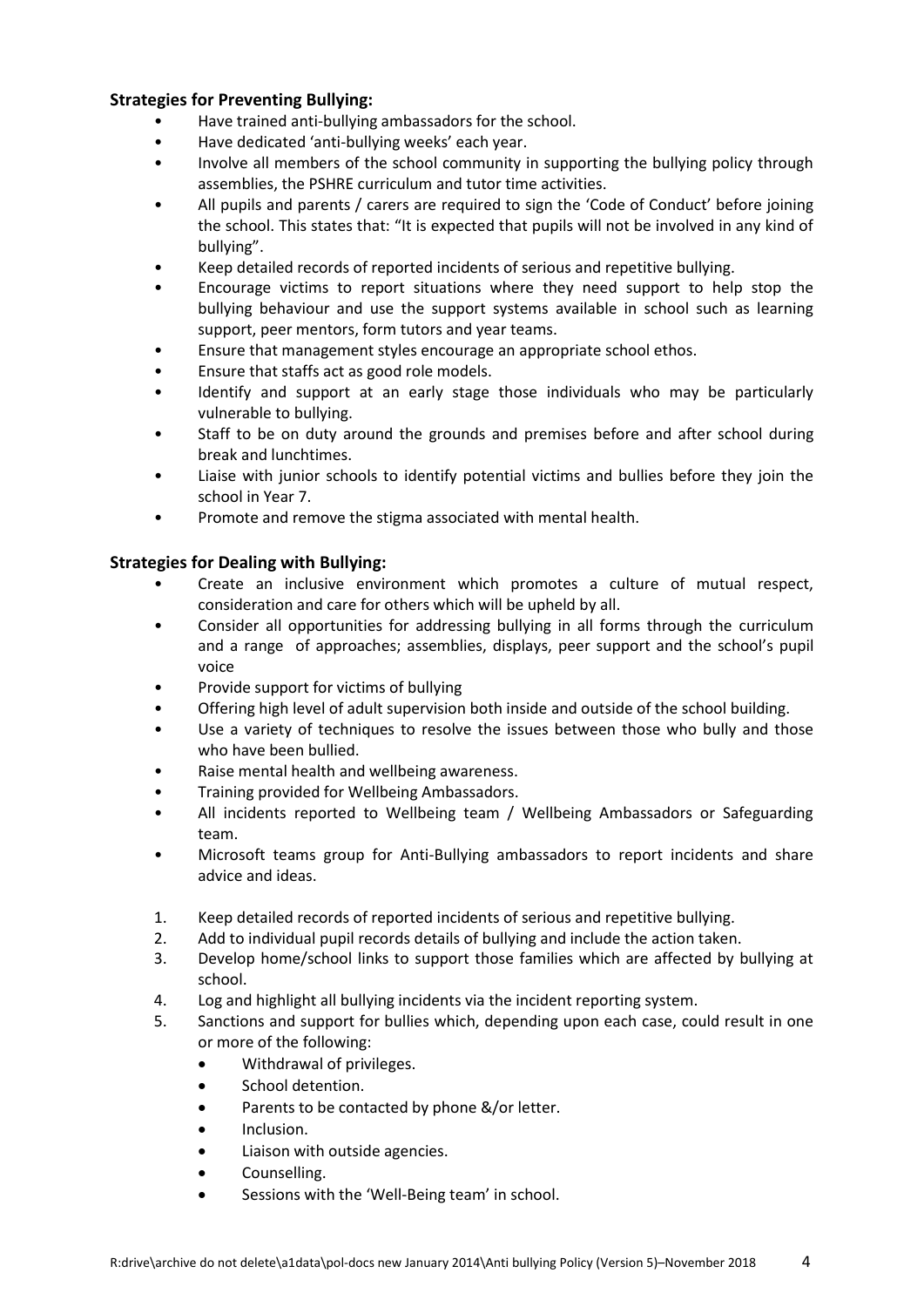Restorative Justice meetings

# **Pupil procedures for reporting bullying**

- Talk to an adult that you trust, and take a friend with you if it helps. Alternatively, talk to a buddy. Buddies are in the playgrounds and the Learning Support area at break time and lunch time.
- Do not listen to the bully when they say that you will be in trouble if you talk to someone. You are not doing anything wrong – they are.
- What you say will be passed to your Head of Year and dealt with quickly and confidentially. You will be taken seriously.

Talk to a trained Anti-Bullying Ambassador.

# **Staff procedures for reporting bullying**

Be vigilant and watch for early signs of distress.

- Listen carefully to reports of bullying and reassure pupils that telling someone is not a sign of weakness.
- Offer immediate support and help and use professional judgement to assess the nature and seriousness of the incident.
- Report all incidents on PAM under 'log incident' and notify the HOY and MDr (Anti-bullying lead) as well as any other staff involved e.g. progress mentors, SEND, resilience coaches etc.
- Inform Anti Bullying Champion of the reflection form to add to the Bullying database.
- The Head of Year will then liaise with all concerned and obtain written statements from:

the victim/the bully/any witnesses including whoever first reported the incident.

# **Parent procedures for reporting bullying**

If your child is being bullied or is bullying in school:

- Ensure you adhere to procedures laid down by school.
- Contact the school and ask to speak to your child's form tutor or Head of Year.
- Talk the problem over with the teacher.
- Give feedback to the schools anti-bullying Champion/Headteacher/Heads of Year.
- Work with the school to promote your child to have positive role model behaviour.
- Encourage your child to speak to a friend/buddy/anti-bullying Ambassador at break time or lunch time.

# **Roles of Pupils:**

- To abide by the schools Anti-Bullying Policy.
- To report any incidents of bullying to a member of staff whether directed at themselves or somebody else.
- To take full responsibility for personal behaviour and actions and treat one another with respect and kindness.
- Support the schools peer support systems (Anti-Bullying Ambassadors).
- Be an Upstander, not a Bystander to Bullying.
- Abide by Pupil Wellbeing Policy.

|                             | Behaviour |                    |                       |  |  |
|-----------------------------|-----------|--------------------|-----------------------|--|--|
|                             |           |                    | <b>O</b> Log Incident |  |  |
| Create Incident             |           |                    |                       |  |  |
|                             |           |                    |                       |  |  |
| <b>Create Incident</b>      |           |                    |                       |  |  |
| Fields with * are required. |           |                    |                       |  |  |
| Date *                      |           |                    | Period *              |  |  |
| Select from timetable Z     |           |                    |                       |  |  |
| Type *                      |           | Assault on a pupil |                       |  |  |
|                             |           | $-7$               |                       |  |  |

07519 361717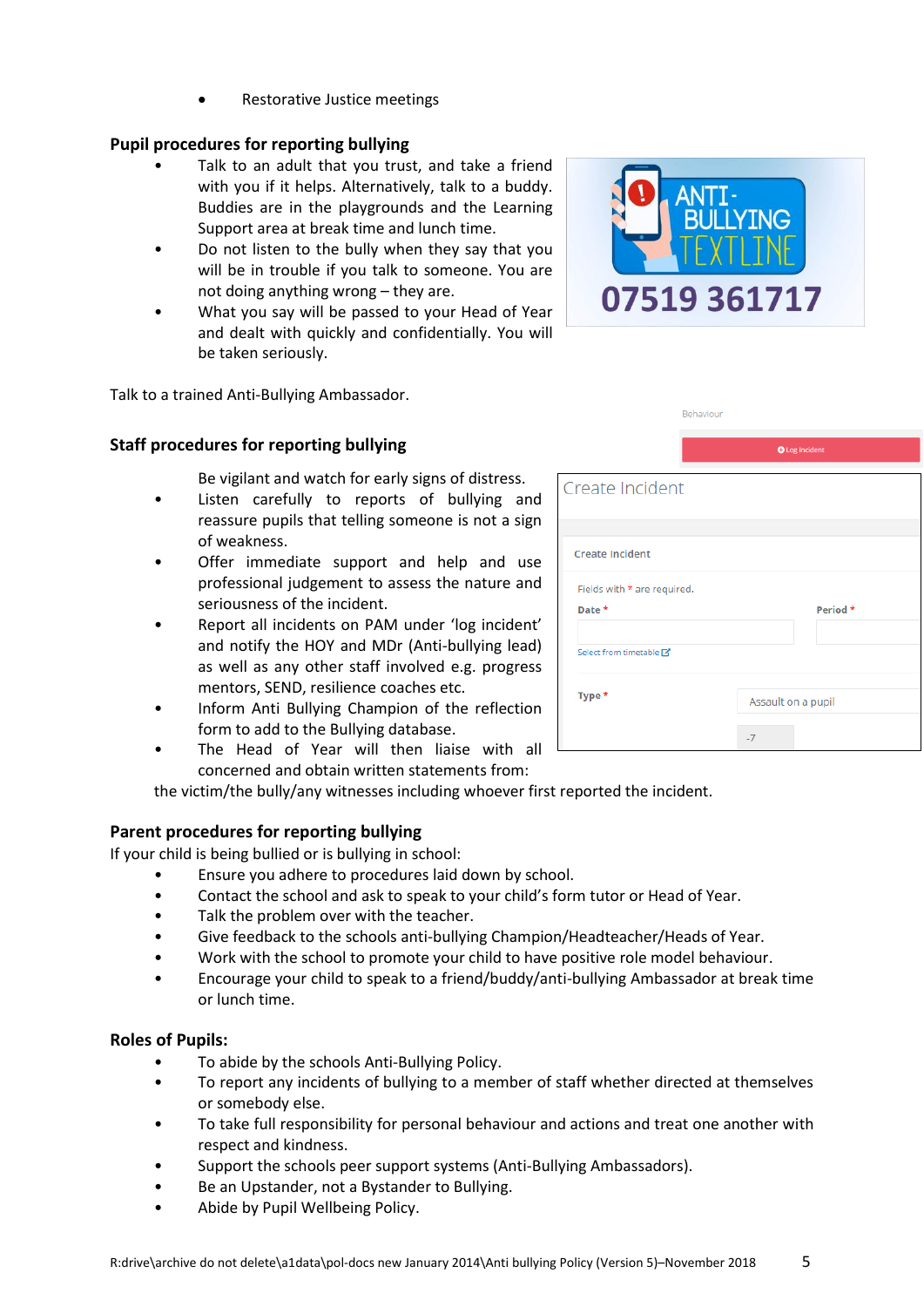# **Roles of the Teachers/Staff at Woodlands;**

- Support and deliver a peer support system to provide our young people with a voice and initiatives to take action against bullying.
- Enable young pupils to create emotionally healthy relationships founded on concern for others and empathy for others people's feelings.
- Believe in preventing bullying in school before it happens, rather than solely dealing with its consequences.
- Abide by the school's Anti-Bullying Policy.
- To report any incidents of bullying whether it is over-heard, witnessed or directed at them.
- Support the schools peer support systems (Anti Bullying Ambassadors).

## **Roles of the Anti-Bullying Ambassador;**

- Support and deliver a peer support system to provide our young people with a voice and initiatives to take action against bullying.
- Strives to provide other young people with the confidence and ideas to lead their school's anti-bullying work, to enabling them to create emotionally healthy relationships founded on concern for others and empathy for others people's feelings.
- Provide ideas and support to change the way the whole school approaches and perceives bullying.
- Believe in preventing bullying in school before it happens, rather than solely dealing with its consequences.
- To empower young people and staff members by providing knowledge of what bullying is and how to tackle it.
- Abide by the pupils and schools Anti Bullying Policy.
- Support the Anti Bullying Lead to achieve the ABQM Quality mark for the school.
- Swap ideas via Teams and report incidents they witness or being reported to them.

## **Role of the Anti-Bullying Lead;**

- Support and deliver a peer support system to provide our young people with a voice and initiatives to take action against bullying.
- Strives to provide other young people with the confidence and ideas to lead their school's anti-bullying work, to enabling them to create emotionally healthy relationships founded on concern for others and empathy for others people's feelings.
- Provide ideas and support to change the way the whole school approaches and perceives bullying.
- Believe in preventing bullying in school before it happens, rather than solely dealing with its consequences.
- To empower young people and staff members by providing knowledge of what bullying is and how to tackle it.
- Driving this key role within the pastoral team, ensuring a reduction of bullying incidents within the school and its community.
- Leading the school to achieving the Anti-Bullying Quality Mark, UK.
- Raising pupil, staff and our community's awareness of the school stance and expectations of anti-bullying, in the form of tutor time activities/competitions, assemblies, anti-bullying week, staff bulletin, newsletters, presenter screens, school website and social media.
- Promoting and managing the Anti-Bullying phone line and text message service.
- Leading anti-bullying drop-in sessions and secure zones during pupils non timetable time.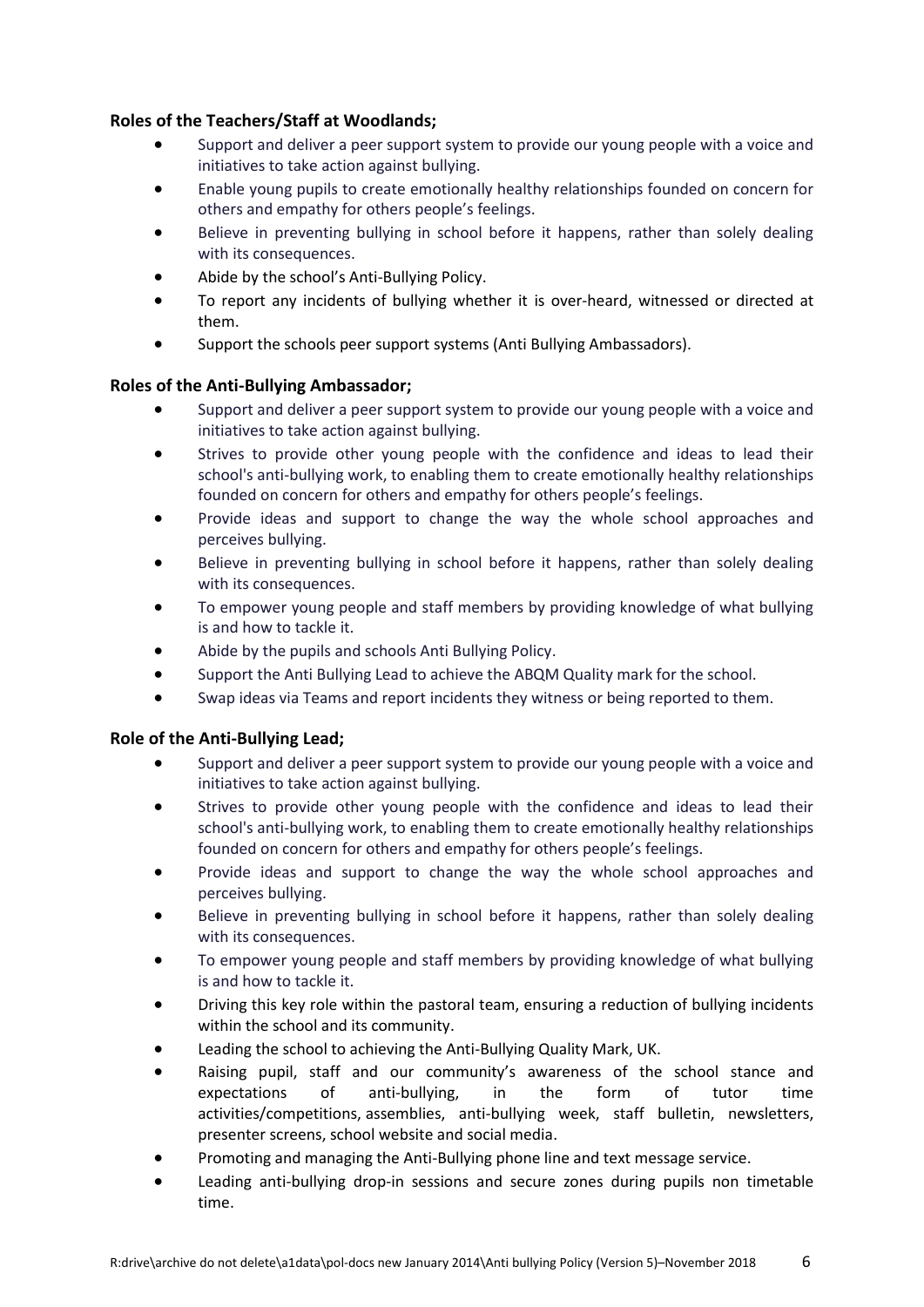- Leading anti-bullying peer coaches / champions, coordinating pupil training and timetabling peer to peer sessions.
- Coordinating an anti-bullying presence within community events such as family consultation evenings etc.
- Managing and analysing bullying, racist and homophobic incidence logs, identifying and communicating trends with the pastoral team.
- Managing, analysing and compiling the bullying exit surveys in conjunction with pastoral team
- Preparing anti-bullying reports (including logs and data) for the senior leadership team and Governors.
- Liaising with the Pupil Voice council and responding to issues raised.
- Maintaining and updating whole school anti-bullying policies and website.

#### **Role of the SLT Lead in regards to Anti-Bullying;**

- Support the Anti-bullying Lead with the Anti bullying Action Plan for the school.
- Support in leading the school to achieving the Anti-Bullying Quality Mark, UK.
- Promoting the Anti-Bullying phone line, text message service and post box.
- Promoting the Anti-Bullying work in Governor reports.
- Promoting the Anti-Bullying work in SLT Meetings.
- Support the Anti-Bullying Lead in Parent Meetings
- Support and deliver a peer support system to provide our young people with a voice and initiatives to take action against bullying.
- Enable young pupils to create emotionally healthy relationships founded on concern for others and empathy for others people's feelings.
- Believe in preventing bullying in school before it happens, rather than solely dealing with its consequences.
- Support the schools peer support systems (Anti Bullying Ambassadors).

#### **Role of the Governor in Regards to Anti-Bullying;**

- Support the Anti-bullying Lead with the Anti bullying Action Plan for the school.
- Support the Anti-Bullying Lead in Parent Meetings.
- Review the Anti-Bullying Policy with the Anti-Bullying lead to ensure all areas are covered in regards to Anti-Bullying.
- Approve the Anti Bullying policy every three years.
- Support the schools peer support systems (Anti Bullying Ambassadors).

#### **Cyber-bullying:**

This usually happens through calls or text messages on mobile phones as well as through internet chat rooms and emails. Bullying of this sort can be a criminal offence.

Makings offensive calls are also seen as a criminal offence; do not be afraid to tell a member of staff or the police, they take cyber-bullying very seriously.

#### **Types of Cyber-bullying:**

- Abusive text messages Text messages that upset, embarrass, humiliate, intimidate or frighten that can be abusive or unacceptable.
- Frightening phone calls Calls that include silence for confusion and worry, verbal abuse, threats of physical violence and intimidation.
- Picture messages To upset, embarrass or humiliate. Sometimes an individual does not know a picture has been taken or they may not want it to be shared. This could also include videos been taken on mobile phones and can be distributed on the internet.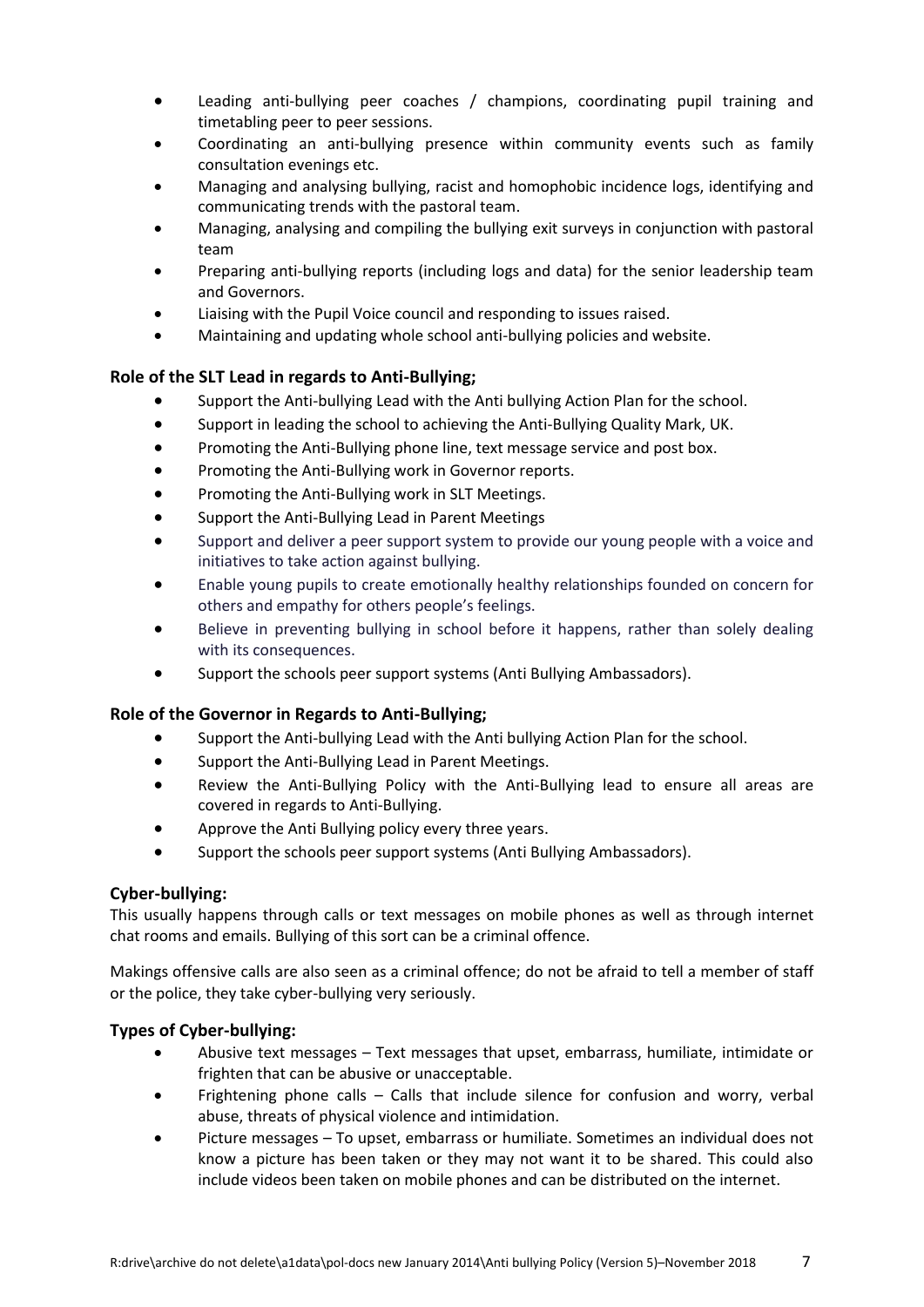Internet bullying – This is via internet and social networking sites. Text and pictures can be used to humiliate, frighten, intimidate and or upset others.

# **Strategies for dealing with Cyber-bullying:**

- Change your email address.
- Change your phone number.
- Stop looking through social networking sites.
- Don't respond to negative abuse.
- Be careful who you give your contact details to (Make a note of who you give your details to).
- Always let an adult know (Save all context to show them Do not delete anything you feel needs to be disclosed).
- If you are keeping evidence put it in a separate folder and do not look at it, this is for staff, Police or your internet/phone provider for evidence.
- If numbers are withheld, mobile phone companies may be able to trace the account still.
- Social networking sites have buttons that enable blocking from certain people and places.
- Most social networking sites have buttons to report abuse.

## **LGBT – Lesbian, Gay, Bisexual and Transgender**

Woodlands School welcomes every pupil and makes it clear that homophobic, biphobic and transphobic bullying is unacceptable.

#### **Equality Act 2010**

- As a school we promote equality of opportunity and foster good relations. This means doing more than just tackling homophobic, biphobic and transphobic bullying by taking proactive steps to support LGBT pupils and promoting respect and understanding of LGBT people and issues across the whole school community.
- As a school we must protect any pupil taking steps to reassign their sex, whether those steps are social (for example changing their name, the pronoun they prefer and the way they dress or look) or include medical intervention (for example accessing hormone therapy or having surgery).

#### **Education and Inspections Act 2006**

 To ensure we promote the safety and wellbeing of all pupils in our care, including those who are lesbian, gay, bisexual and trans and those experiencing homophobic, biphobic or transphobic bullying.

Below are examples designed to help teachers and other school staff to understand different types of bullying and offensive language.

**Homophobic bullying** is bullying that is based on prejudice or negative attitudes, beliefs or views about lesbian, gay or bi people. Homophobic bullying may be targeted at pupils who are, or who are perceived to be, lesbian, gay or bi. It can also suggest that someone or something is less worthy because they are lesbian, gay or bi. Homophobic bullying is also often targeted at pupils who have lesbian, gay or bi family members, and pupils who do not conform to gender stereotypes or are seen to be 'different' in some way.

**Biphobic bullying** is bullying based on prejudice or negative attitudes, beliefs or views specifically about bisexual people. Biphobic bullying may be targeted at pupils who are openly bisexual, those who are questioning their sexual orientation, or pupils who are suspected of being bisexual. Biphobic bullying may target pupils with negative stereotyping (for example suggesting that they are greedy) or assume that being bisexual is a phase.